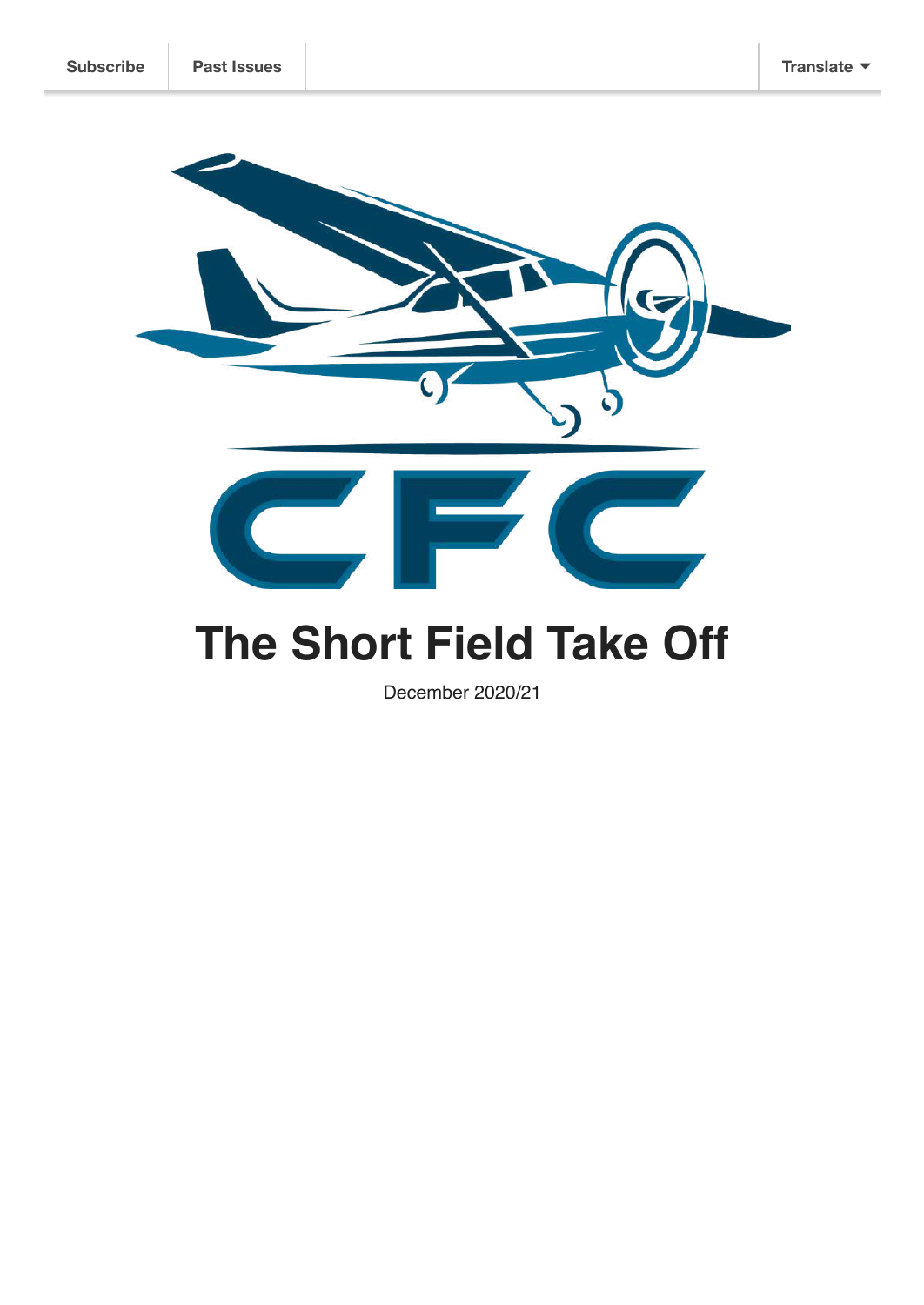**[Subscribe](http://eepurl.com/grzxnr) Past [Issues](https://us20.campaign-archive.com/home/?u=3afafa1ce8303d8f407855a13&id=6f59086b82) [Translate](javascript:;)**



### **Members, Members and More Members**

 Wow! What a strong couple of months the club has had. 10 new members have joined the club with varying degrees of experience. Everyone from RPL, PPL, CPL and a couple with instructors ratings. The work the committee has put in to attracting new members to the club is starting to pay off. The club relies on active, flying members and looking at the forward bookings, the club is certainly in a very sound position. Some members have joined CFC through word of mouth, so its great to hear that exisiting club members are spreading the word about CFC. From the orientations that have been conducted the main reasons for people joining are:

- Great Rates \$270/hour for KXW (G1000) and \$260/hour for CYQ. Both aircraft being fully IFR capable
- G1000 increasingly common to hear new members want to get proficient on the all glass cockpit.
- Flexibility book online, pay online and take the aircraft away for up to 3 days without any minimum hour requirements. (within reason). Some members have requested longer periods of time and the club has approved all of those requests so our members can go much further afield.
- Meet other like minded pilots through Facebook and especially the Whatsapp group.
- Training using our aircraft to continue on with PPL training and a lot more people starting to use the aircraft for the Private Instrument Rating.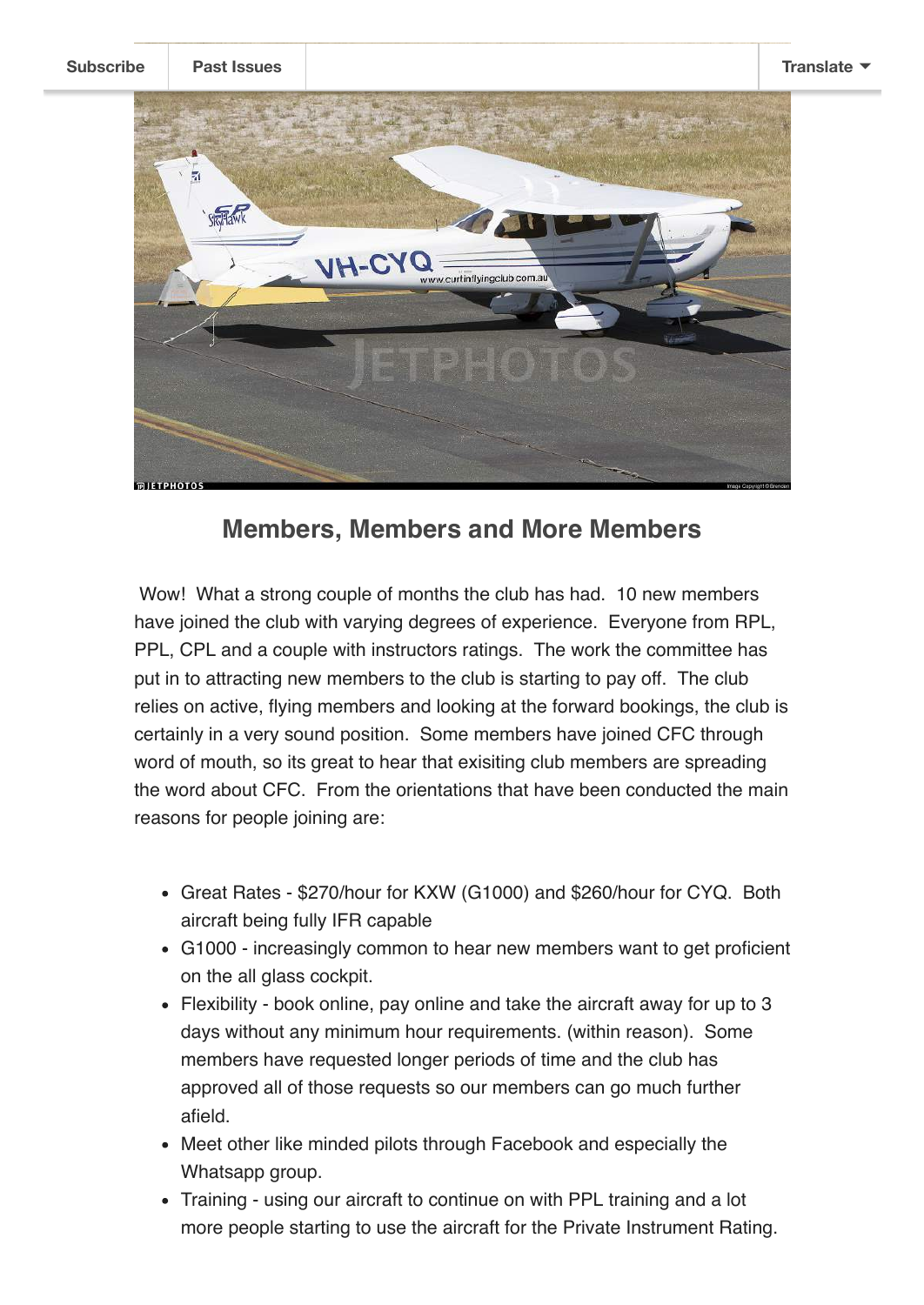

**CFC App**

The current committee has put some great work into a new payment system for the club and a particular thanks goes out to Anton Menkveld, our very own in house app designer. Version 1 of the app has been developed to allow a number of key pieces of data to be recorded for the the club to collect statistics but more importantly for the members to see the exact state of both aircraft.The picture above shows the dashboard of the app for CYQ, KXW is the same. The key statistics that members can see are:

- Date of last flight
- Fuel remaining
- Tacho
- Maintenance Status

Once every member of the club is using the app, a member with an upcoming booking will be able to see how many hours the aircraft has until the next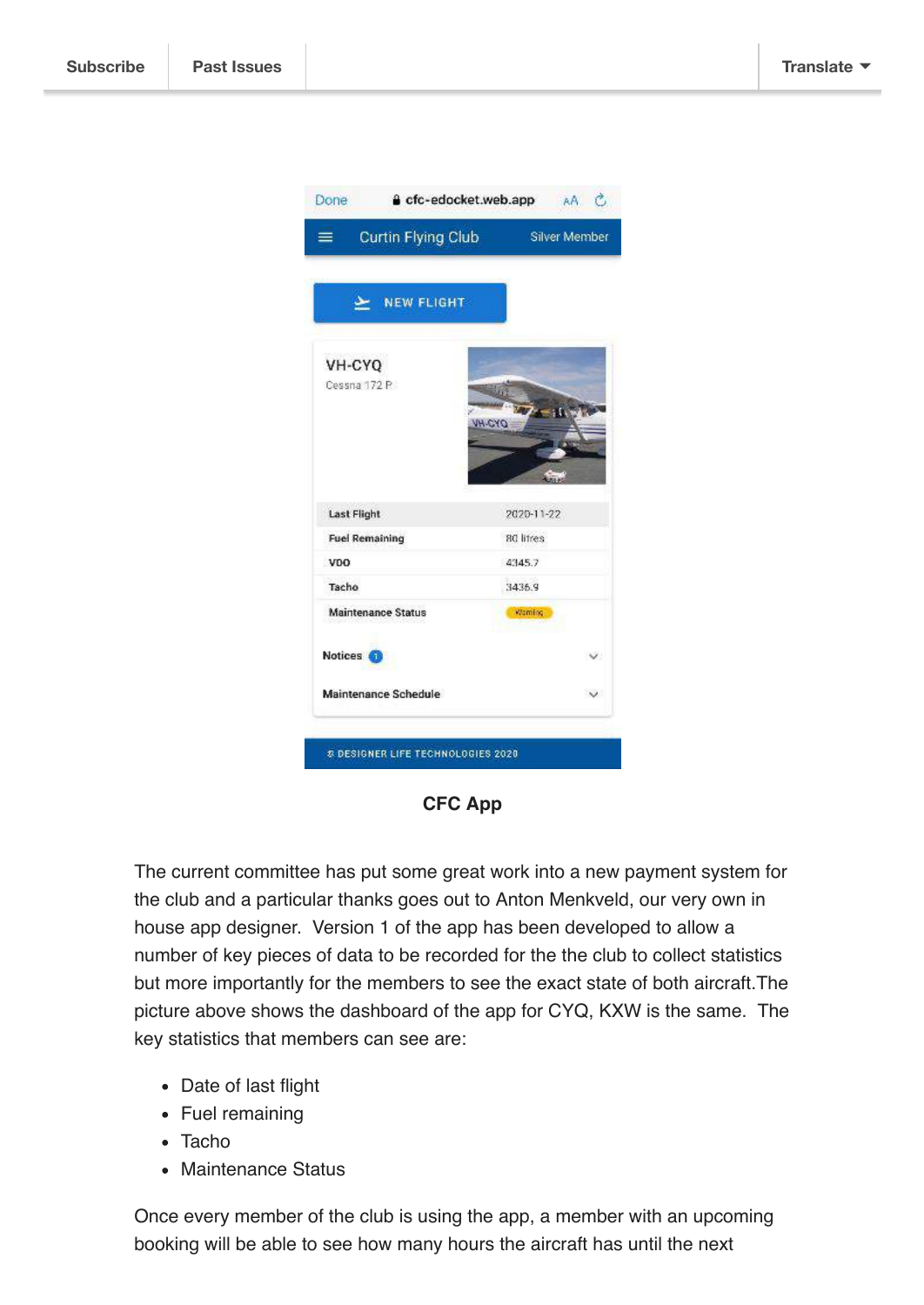At the end of a flight the pilot enters, VDO Out, VDO in, Tacho, fuel remaining and any landings and the app with calculate exactly what is owed. Enter you credit card details and you are done.

The app is web based so it works on all platforms. It can be accessed fromt he following web link:

<https://cfc-edocket.web.app/>

Videos on how to use the app are below:

<http://somup.com/cY6trxIePM>- Desktop Version http://somup.com/cY6trkle9s - Mobile Version

**The credit card machine will be removed from RACWA on January 1, 2021**. Please email anton@parallelsoftware.com.au to get your log in credentials.

Version 2 of the app will allow members to pay their annual subscription fees and further down the line, a booking app will be developed to replace flight schedule pro. On an administration side, the app feeds directly into the clubs accounting software so the days of the Treasurer trying to marry up payment with flight will be over as the app payment system, stripe, fully integrates with Xero.



**2021 Membership Fees**

It's that time of the year again where membership fees will become due from 01 January. Due to a few issues the committee has not been able to put out any information until now. The new membership fees will be structured as follows: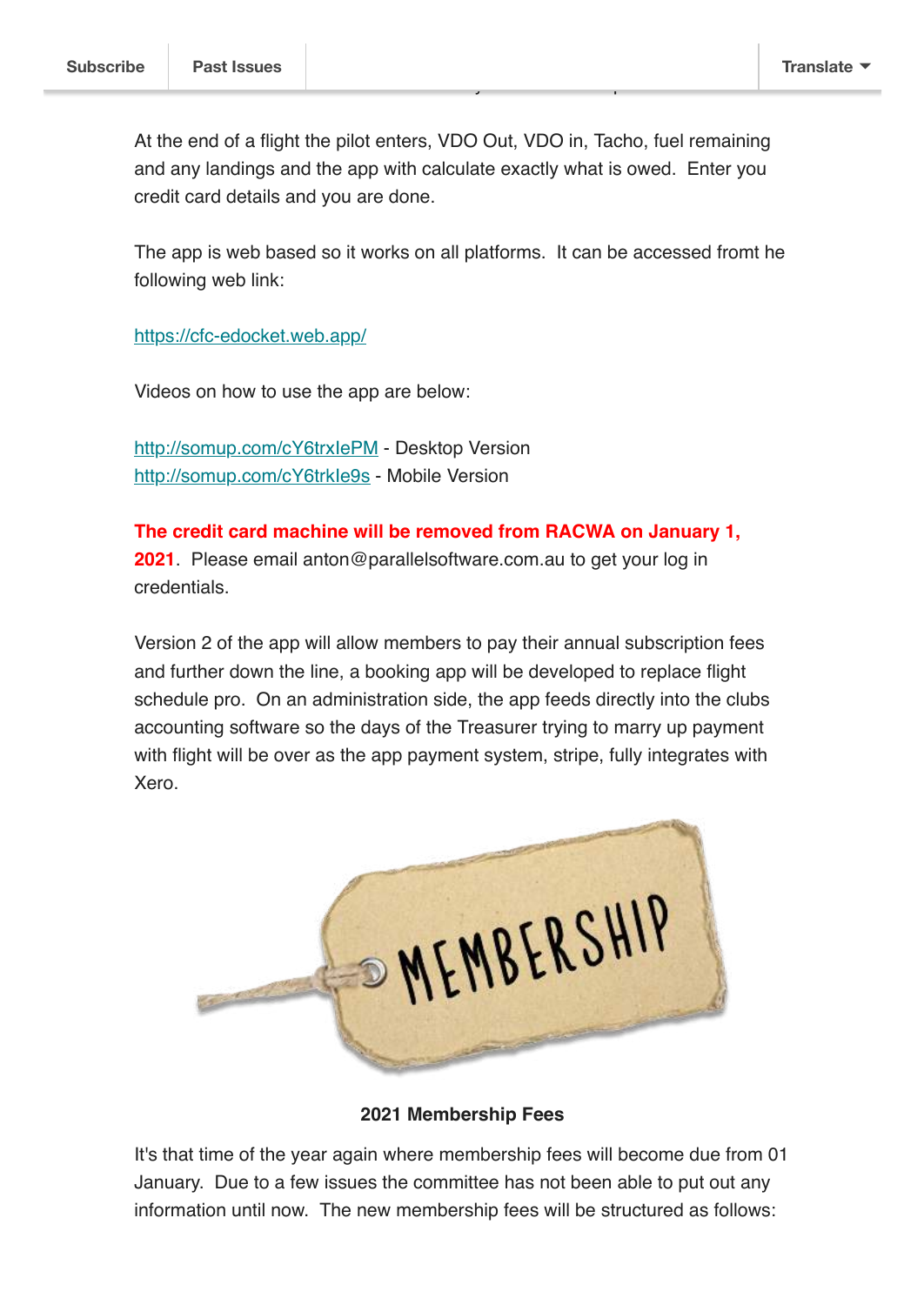- What does the above table mean? Option 1: Pay an annual fee of \$160 and you get KXW at \$270 per hour and CYQ at \$260 per hour. Pay \$365 per year and you get a \$10 per hour discount. Fly more hours and save.
- No landing fees away from Jandakot and Perth. The club has decided that as a way of thanking members who take the aircraft away, that landing fees will be included in the cost of hire.
- The club has renewed its annual Rottnest Island landing pass, so landings at Rottnest are free to all members.
- No increase in the hourly hire rate of the aircraft even though a number of fixed costs have increased, namely insurance.
- Pay via the app and chose your tier. The feature on the app will be available from 01 January 2021 to renew your membership.
- Your membership will now run for a full year. For example, join in February and you stay a member until the following February. Join in April 2021 and you stay a member until the following April 2022. Membership based on a calendar year are no longer applicable.



**CFC now has a DAME!**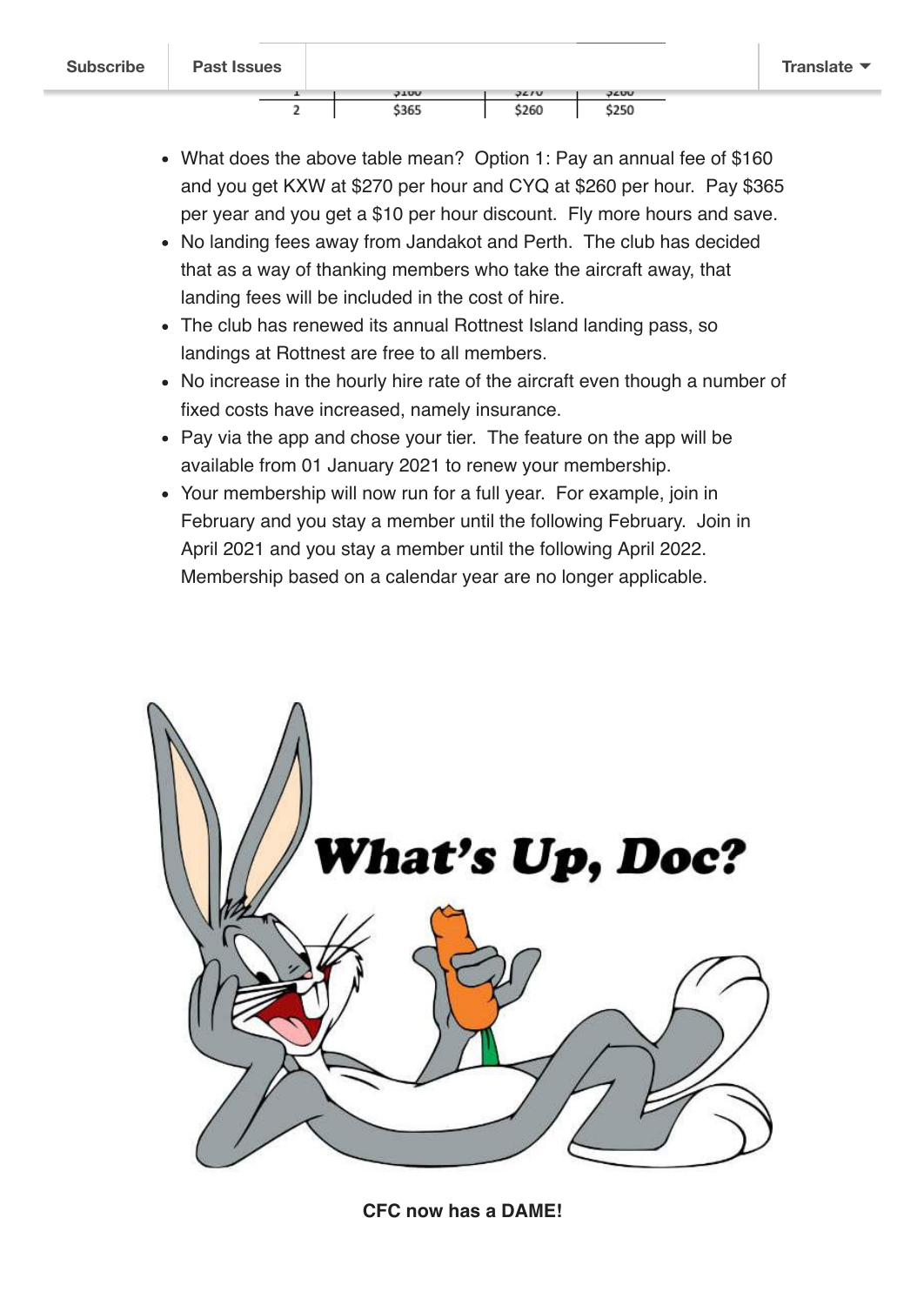discount on all medicals in all classes. If you have any aviation medicals needs then please contact Dr Jones via email : dave.jones@doctors.org.uk

operates out of the GP super-clinic in Midland and has kindly offered a 10%



As you have all seen the new logo for the club has been designed and accepted. You will start to see the logo on all correspondence, on the aircraft and all associated CFC items. Some potential ideas are below:

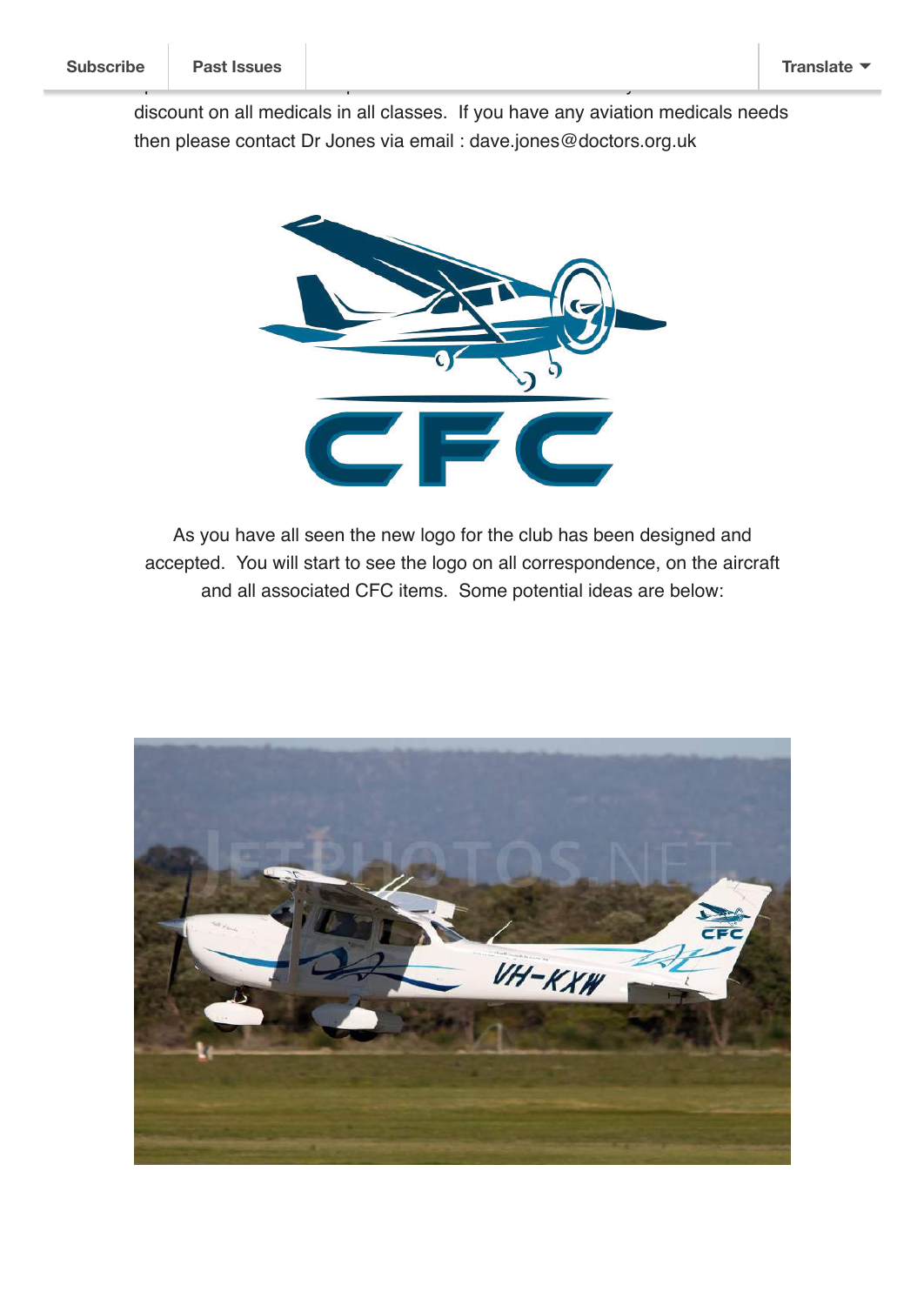



**CFC Future Aircraft Considerations - Sling TSi**

As part of our series on a replacement/addition to the CFC fleet another aircraft to consider is the new Sling TSi. There seems to be a very strong push for a club aircraft that can carry more payload, travel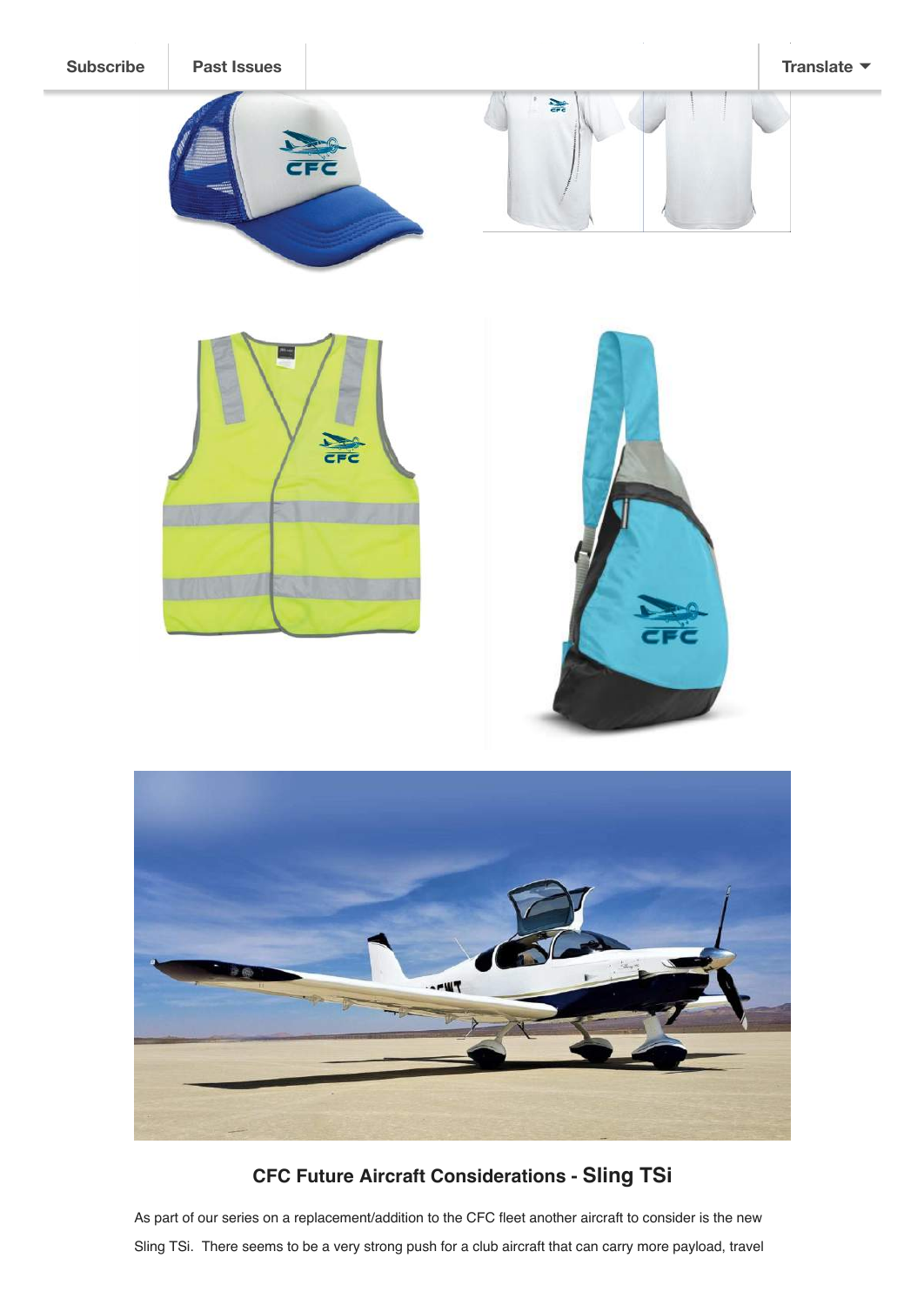#### <https://www.slingaircraft.com/aircraft/sling-tsi/>

*"A four-place cruiser that carries four adults, several hours' worth of fuel and a respectable luggage load. This sexy Sling TSi does so in leather-wrapped comfort. It has a wider cabin than a Bonanza, looks incredible on the ramp. Its turbocharged Rotax 915 iS whisks it along at a brisk 148 knots."*

#### **PERFORMANCE AND ENGINE 915 iS**

| <b>Manufacturer</b>                         | Bombardier-Rotax GmbH |
|---------------------------------------------|-----------------------|
| <b>Horsepower</b>                           | 141 hp/105 kW (Turbo) |
| Maximum Allowable Speed (Vne)               | 155 KIAS I 178 MPH    |
| Cruise Speed - 9,500 ft AMSL                | 148 KTAS/170 MPH      |
| <b>Stall Speed - Clean</b>                  | 57 KIAS/66 MPH        |
| <b>Stall Speed - Full Flaps</b>             | 48 KCAS/55 MPH        |
| <b>Max Demonstrated Crosswind Component</b> | 15 KTAS/17 MPH        |
| <b>Takeoff Ground Roll - Concrete</b>       | 590 ft/180 m          |
| <b>Landing Distance - Braked</b>            | 492 ft/150 m          |
| Rate of Climb - Sea Level                   | 1,000 ft/min          |
| <b>Maximum Operating Altitude</b>           | 18,000 ft             |
| <b>Endurance</b>                            | 8 Hours               |
| Range @ 75% Power with 45 min Reserve       | 880 nm/1,630 km       |
| <b>DIMENSIONS</b>                           |                       |
| <b>WINGSPAN</b>                             | 31.3 ft   9.54 m      |
| <b>LENGTH</b>                               | 23.54 ft   7.175m     |
| <b>HEIGHT</b>                               | 8 ft   2.45 m         |
| <b>CABIN WIDTH</b>                          | 45.3 in   1.15 m      |
| <b>WEIGHTS</b>                              |                       |
| <b>STANDARD EMPTY WEIGHT</b>                | 490 kg                |
| <b>MAXIMUM USEFUL LOAD</b>                  | 460 kg                |
| <b>MAXIMUM TAKEOFF WEIGHT</b>               | 950 kg                |

## **GARMIN EFIS**

Designed from the ground up with a native touchscreen interface, the Garmin 10" G3X Touch flight display is the smartest, most advanced large-format flight displays Garmin has ever designed specifically for LSA and amateur-built aircraft. The integration and versatility provided by the G3X Touch make it the ideal panel layout for your Sling Aircraft.

The Sling TSi kit, including the engine, Airmaster constant-speed prop, and glass panel, is priced at USD\$135,297; the quick-build kit, which shaves about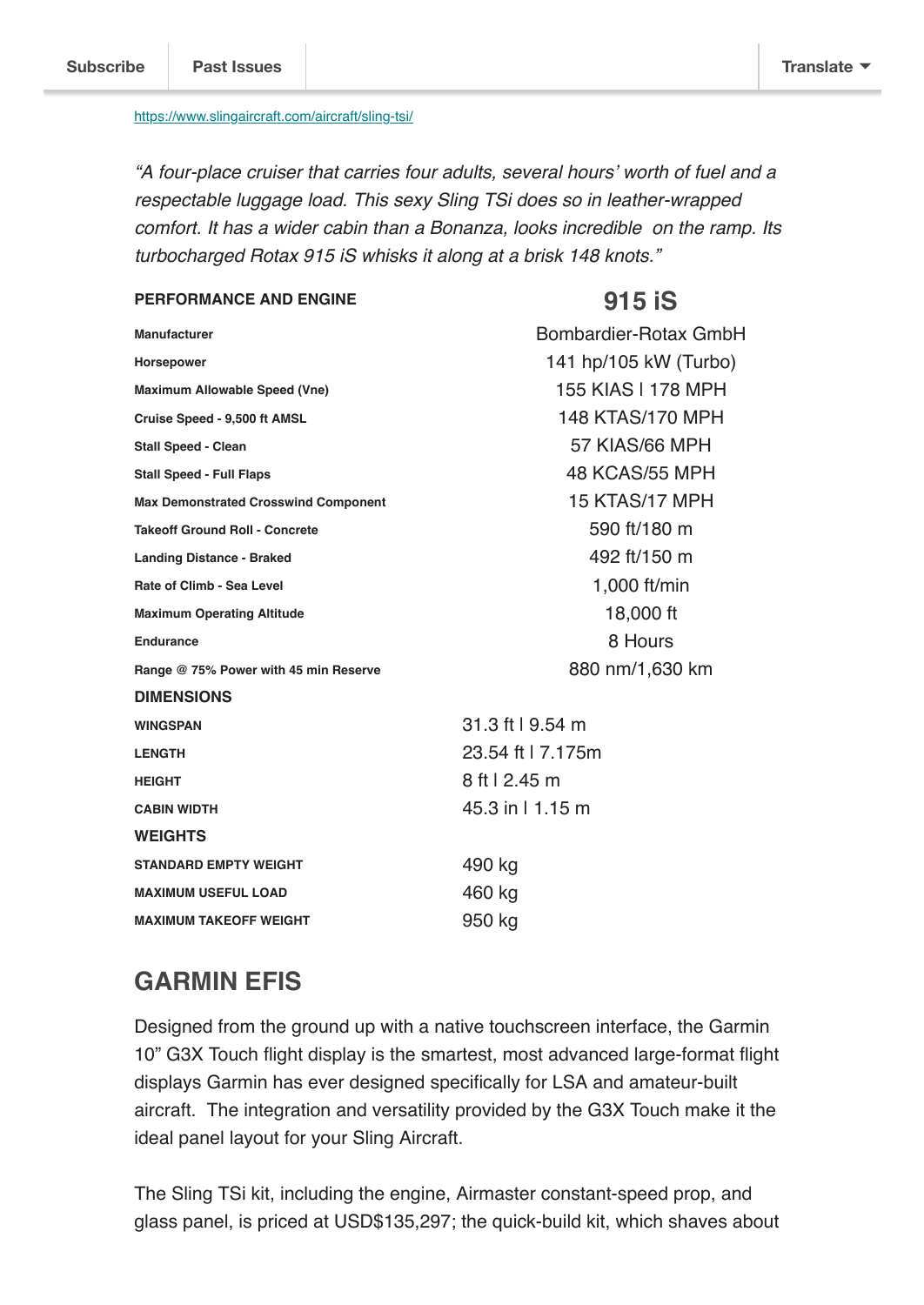hour build time, is USD**\$157,292**.

estimated 1,200-





### **Perth Warbirds Exclusive Offer**

Exclusive Offer for Curtin Flying Club Members from Warbirds Perth. Have you ever wanted to do your aerobatics endorsement in a Nanchang (VH-NNY)? Aerobatics training @ \$469 per hour (logbook / VDO), this represents a discount of \$30 per hour. This \$469 includes the instructor and brief. Jandakot landing fee remains at \$39.

The AERO + SPIN (retractable gear and CSU endorsement) will be approximately be 5 x 1.0 flights, this would include the necessary Nanchang CJ-6 familiarisation and briefing (first flight) prior to undergoing the aerobatics training.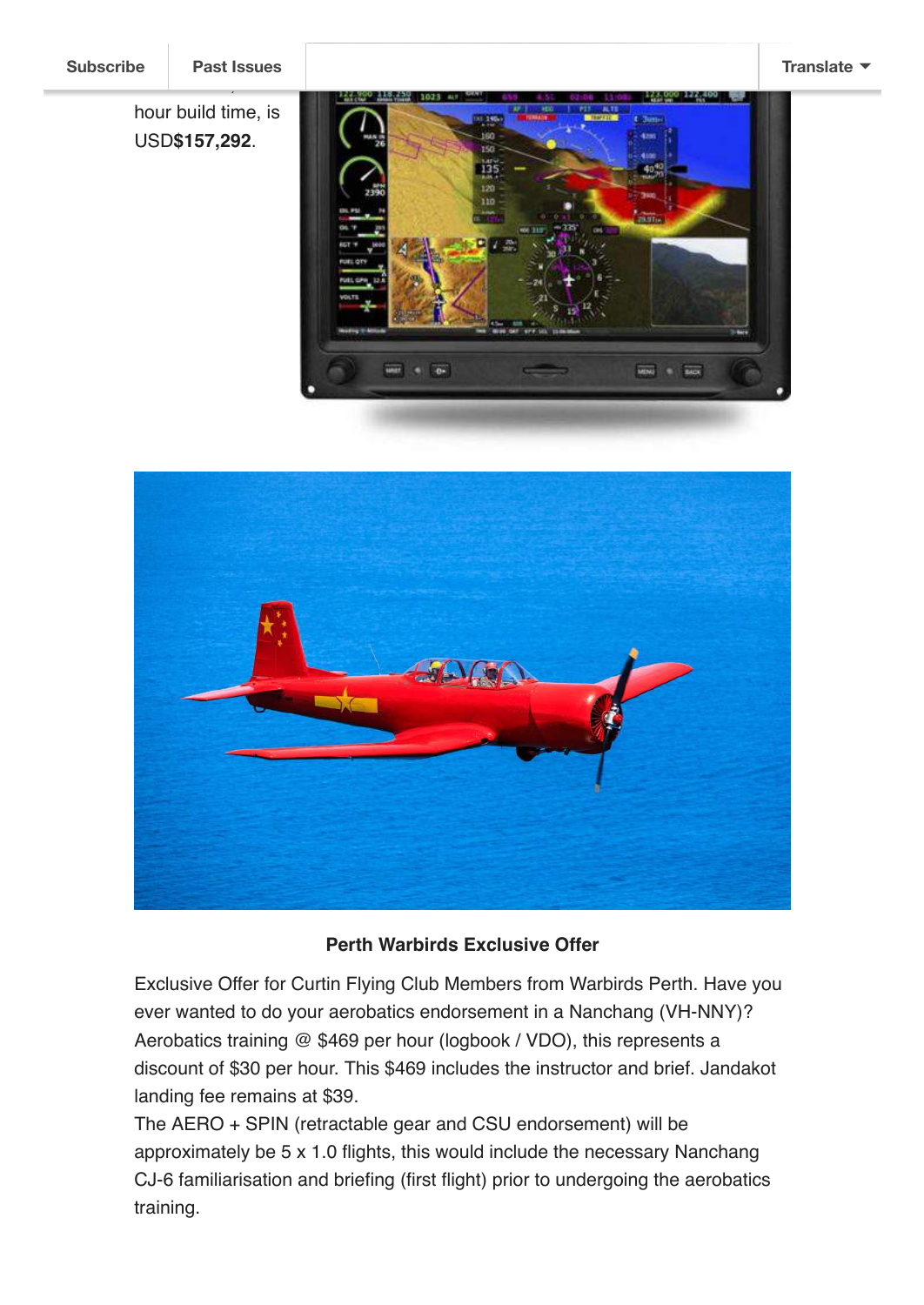

Con[tact](https://us20.campaign-archive.com/home/?u=3afafa1ce8303d8f407855a13&id=6f59086b82) [secretary@curtinflyingclub.com.au](mailto:secretary@curtinflyingclub.com.au?subject=Nanchang&body=Hi%20Chris%2C%0ACan%20you%20send%20me%20some%20more%20information%20about%20the%20Nanchang%20deal%3F) for more details.

#### **Aircraft Housekeeping**

It's time to start putting covers back on the aircraft. From 1st October 2020 the committee would like to advise that the covers for both aircraft need to be used when you have finished your flight. The covers are stored in the luggage compartment of the aircraft when flying.

When leaving the aircraft after a flight please ensure the following tasks are done:

- 1. Throttle lock inserted
- 2. Pitot cover attached
- 3. Wheel chock inserted
- 4. Windscreen cleaned
- 5. Window cover installed
- 6. Aircraft tied down
- 7. Rubbish removed

Generally the aircraft are left in a good state but this is just a friendly reminder to make sure you complete the required tasks.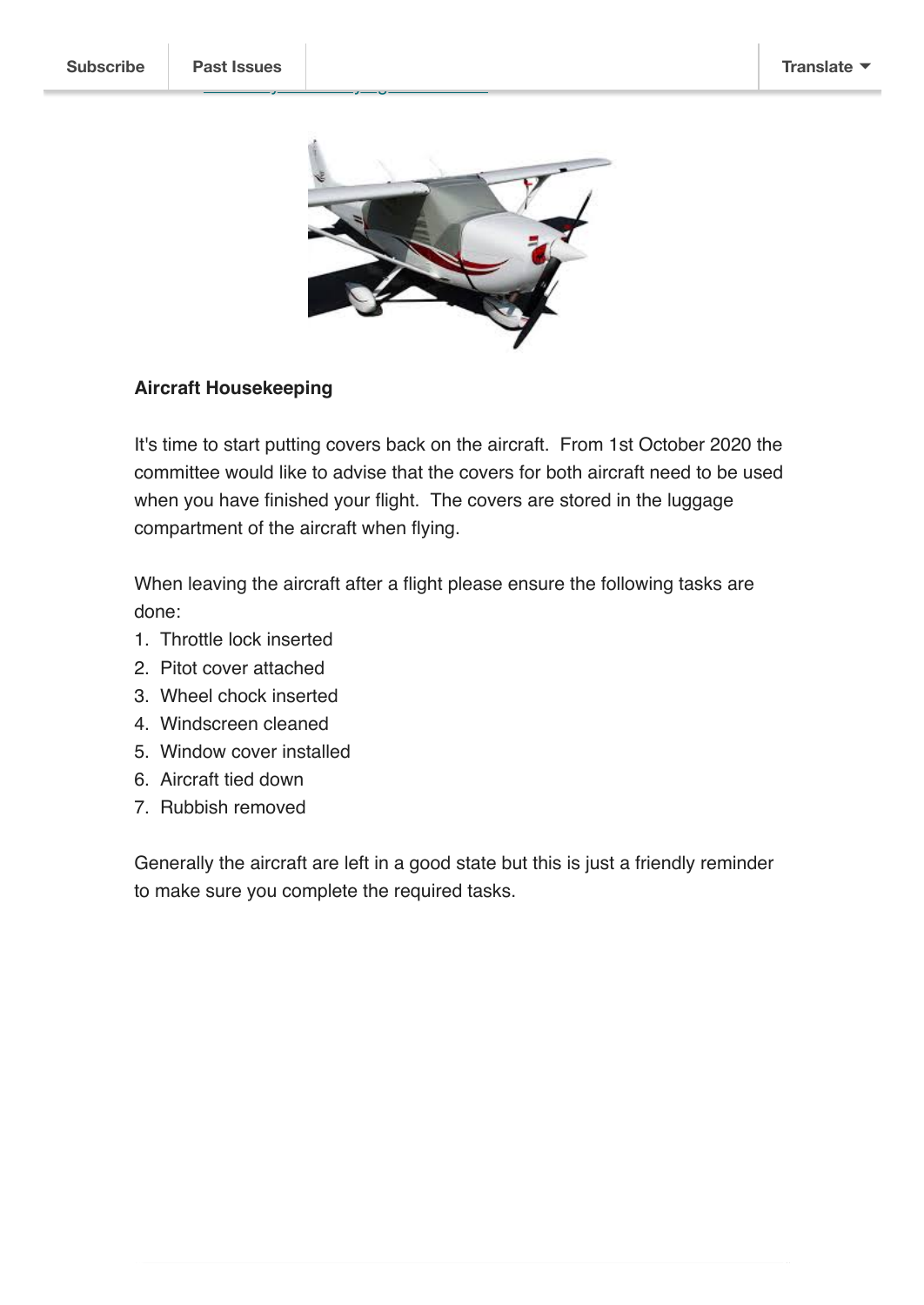

### **WhatsApp Group:**

 A Curtin Flying Club WhatsApp group has been set up. The purpose of this group is for members to be able to contact other members easily who may want to cost share flights.

We believe there are a number of benefits of linking up with other members to go flying:

- 1. Makes flying more affordable
- 2. A great way to learn new skills from another pilot.
- 3. Having another set of eyes and ears improves safety.
- 4. Improves the camaraderie amongst members of the club
- 5. Increases the hours the aircraft are being utilised by flying which may eventually lower overall costs of the aircraft.

If you want to join the WhatsApp group please email me, Chris Albonico, [socialmedia@curtinflyingclub.com.au](mailto:socialmedia@curtinflyingclub.com.au?subject=Add%20me%20to%20Curtin%20WhatsApp!&body=Hi%20Chris%0ACan%20you%20please%20add%20me%20to%20the%20Curtin%20WhatsApp%20group.%20%20My%20mobile%20number%20is%3A%20%20) or send me a text on 0412515459 and I can add you to the group.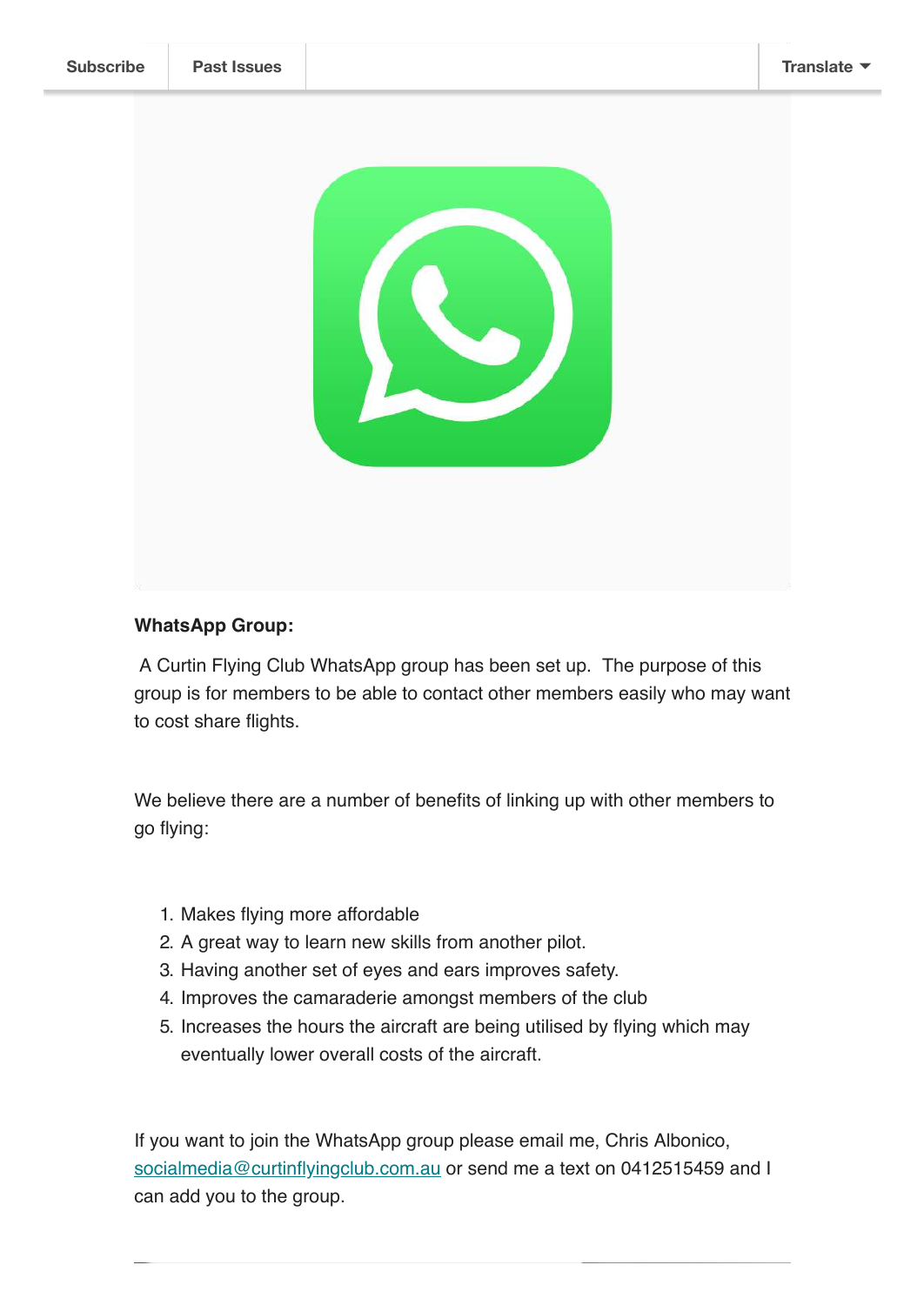

#### **G1000 Course - update: we will have a date ASAP**

The club is considering running a G1000 course for all those that want to take their G1000 knowledge to the next level. At this stage the course would cover:

- Intro and quick overview PFD, MFD, Audio Panel, Startup, DB status, QNH, big red button
- AP On/off, FD, Status Display
- Pre-flight testing
- HDG mode
- Alt hold, VS (descend) & FLC (climb) modes
- Nav mode (GPS)
- Direct To and Nearest
- Flight plans (incl. in-flight insert and delete waypoints, activating legs etc)
- Emergencies: e.g. AP breaker

### Optional topics

- Fuel management, fuel remain, map range
- Lean assist
- PFD & MFD screen setup options
- OBS mode
- VOR nav

If you would like to see other topics covered please

email [socialmedia@curtinflyingclub.com.au](mailto:socialmedia@curtinflyingclub.com.au?subject=Add%20me%20to%20Curtin%20WhatsApp!&body=Hi%20Chris%0ACan%20you%20please%20add%20me%20to%20the%20Curtin%20WhatsApp%20group.%20%20My%20mobile%20number%20is%3A%20%20) and we can add it to the course.

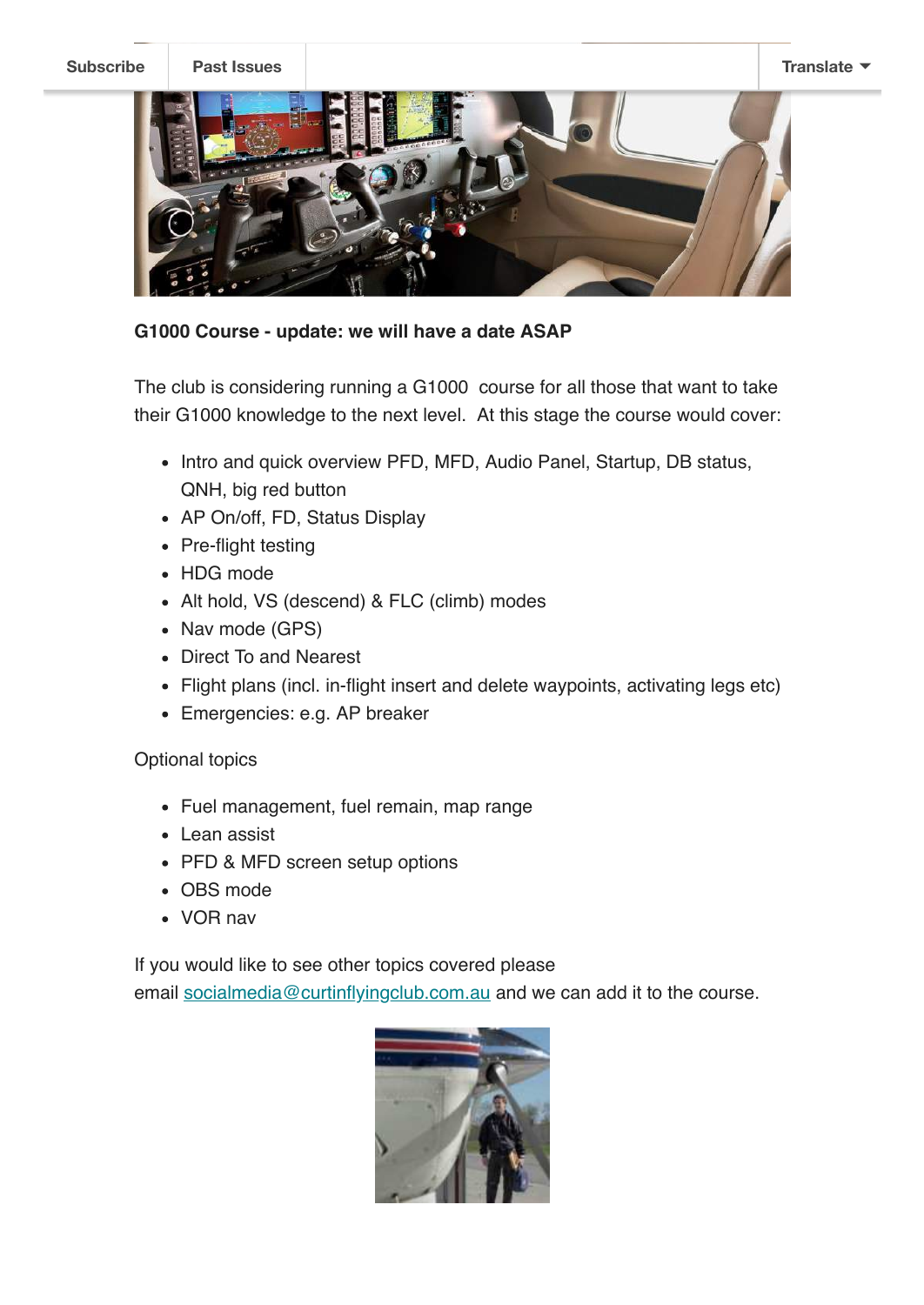# **Atlantic**

#### DECEMBER 10, 2020 BY [GENERAL AVIATION NEWS STAFF](https://generalaviationnews.com/author/ganstaff/) [4 COMMENTS](https://generalaviationnews.com/2020/12/10/real-pilot-story-pressure-over-the-atlantic/#comments)

The [Aircraft Owners and Pilots Association](http://www.aopa.org/) (AOPA) Air Safety Institute (ASI) recently released a new episode in its Real Pilot Story video series about a transatlantic ferry flight from Wichita, Kansas, to Paris, France.

In "Real Pilot Story: Pressure Over the Atlantic," the [Air Safety Institute](https://www.aopa.org/training-and-safety/air-safety-institute) talks with international ferry pilot Kerry McCauley about his harrowing experience during a 1994 single-pilot night flight in a Bonanza over the North Atlantic.

[Read more...]



## **Feedback**

If you have any feedback or ideas you would like to see at your club please email [secretary@curtinflyingclub.com.au](mailto:secretary@curtinflyingclub.com.au?subject=Feedback)